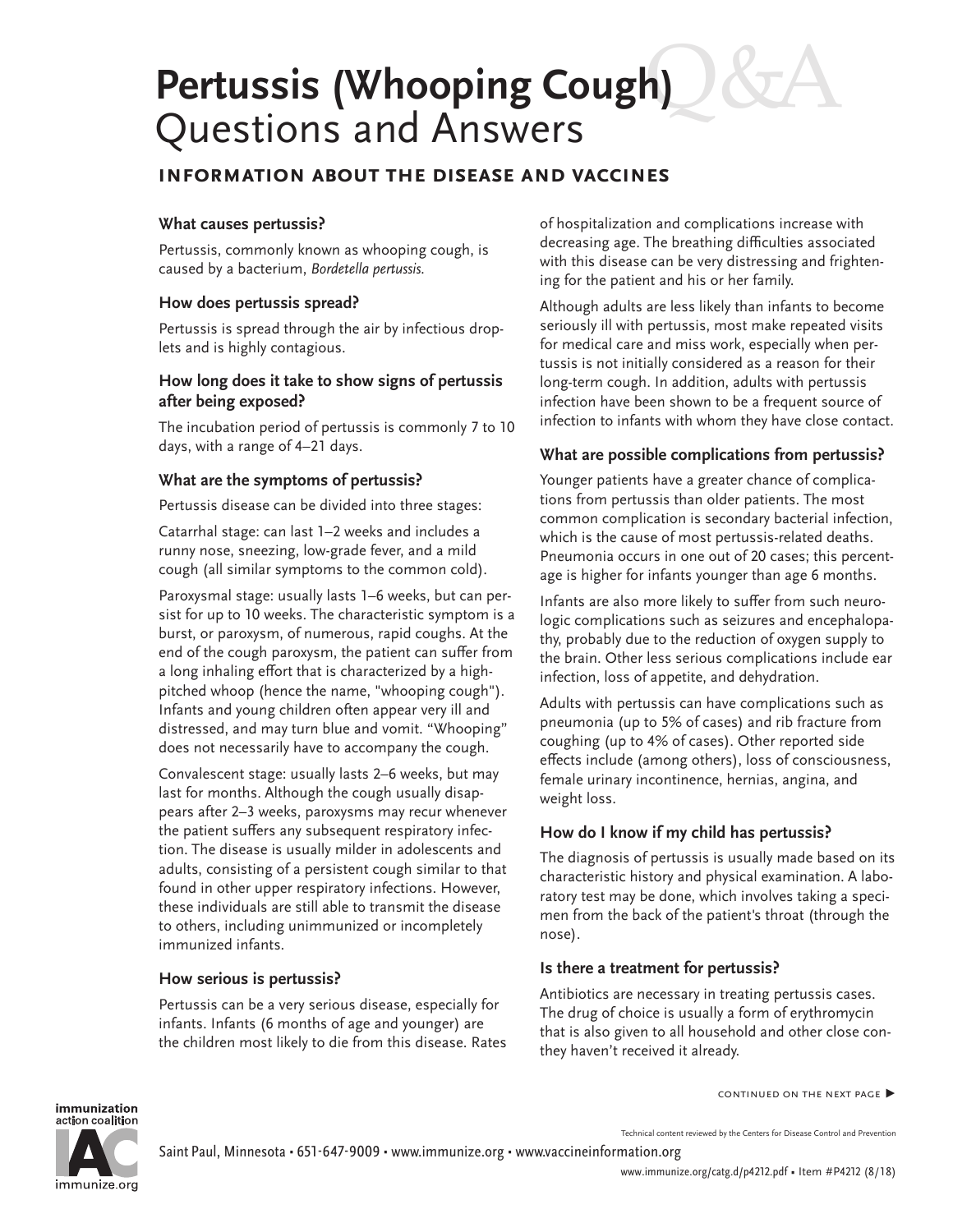#### **How long is a person with pertussis contagious?**

People with pertussis are most infectious during the catarrhal period and during the first two weeks after onset of the cough (approximately 21 days).

#### **How common is pertussis in the United States?**

Before a vaccine against pertussis was available, pertussis (whooping cough) was a major cause of childhood illness and death in the United States. From 1940–1945, over one million cases of pertussis were reported. With the introduction of a vaccine in the late 1940s, the number of reported pertussis cases in the U.S. declined from approximately 200,000 a year in the pre-vaccine era to a low of 1,010 cases in 1976.

Since the 1980s, the number of cases of pertussis has increased, especially among babies younger than 6 months and teenagers. In recent years, several states have reported a significant increase in cases, with outbreaks of pertussis reaching epidemic levels in some states. Many infants have died from whooping cough during this epidemic.

### **Can you get pertussis more than once?**

Reinfection appears to be uncommon but does occur. With natural infection, immunity to pertussis will likely wane as soon as seven years following disease; reinfection may present as a persistent cough, rather than typical pertussis.

#### **When did vaccine first become available for diphtheria, tetanus, and pertussis?**

The first inactivated toxin, or toxoid, against diphtheria was developed around 1921, but it was not widely used until the 1930s. In 1924, the first tetanus toxoid (inactivated toxin) was produced and was used successfully to prevent tetanus in the armed services during World War II. The first pertussis vaccine was developed in the 1930s and was in widespread use by the mid-1940s, when pertussis vaccine was combined with diphtheria and tetanus toxoids to make the combination DTP vaccine. A series of 4 doses of whole-cell DTP vaccine was quite (70–90%) effective in preventing serious pertussis disease; however, up to half of the children who received the vaccine developed local reactions such as redness, swelling, and pain at the injection site. In 1991, concerns about safety led to the development of more purified (acellular) pertussis vaccines that are associated with fewer side effects. These acellular pertussis vaccines have replaced the whole cell DTP vaccines in the U.S.

In 2005, two new vaccine products were licensed for use in adolescents and adults that combine the tetanus and diphtheria toxoids with acellular pertussis (Tdap) vaccine. These vaccines are the first acellular pertussiscontaining vaccines that make it possible to vaccinate adolescents and adults against pertussis.

#### **How are vaccines made that prevent diphtheria, tetanus and pertussis?**

These vaccines are made by chemically treating the diphtheria, tetanus, and pertussis toxins to render them nontoxic yet still capable of eliciting an immune response in the vaccinated person. They are known as "inactivated" vaccines because they do not contain live bacteria and cannot replicate themselves, which is why multiple doses are needed to produce immunity.

#### **What's the difference between all the vaccines containing diphtheria and tetanus toxoids and pertussis vaccine?**

It's like alphabet soup! Here is a listing of the various products:

- DTaP: Diphtheria and tetanus toxoids and acellular pertussis vaccine; given to infants and children ages 6 weeks through 6 years. In addition, four childhood combination vaccines include DTaP as a component.
- DT: Diphtheria and tetanus toxoids, without the pertussis component; given to infants and children ages 6 weeks through 6 years who have a contraindication to the pertussis component.
- Tdap: Tetanus and diphtheria toxoids with acellular pertussis vaccine; given to adolescents and adults, usually as a single dose; the exception is pregnant women who should receive Tdap during each pregnancy.
- Td: Tetanus and diphtheria toxoids; given to children and adults ages 7 years and older. Note the small "d" which indicates a much smaller quantity of diphtheria toxoid than in the pediatric DTaP formulation.

### **How are these vaccines given?**

The DTaP and DT preparations are all given as an injection in the anterolateral thigh muscle (for infants and young toddlers) or in the deltoid muscle (for older children and adults). Tdap and Td are given in the deltoid muscle for children and adults age 7 years and older.

continued on the next page **▶**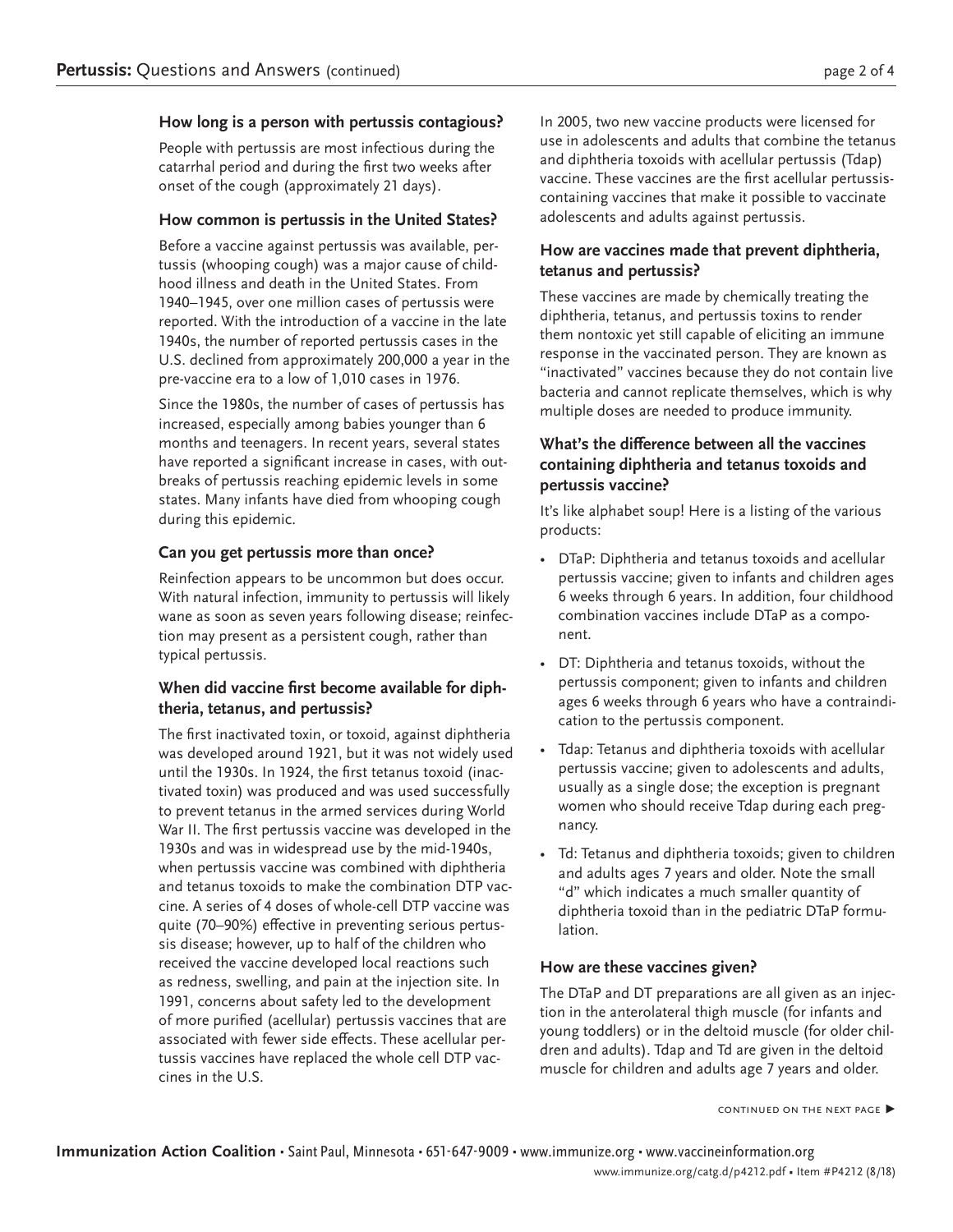#### **Who should get these vaccines?**

All children, beginning at age 2 months, and adults need protection against these three diseases—diphtheria, tetanus, and pertussis (whooping cough). Routine booster doses are also needed throughout life.

#### **How many doses of vaccine are needed?**

The usual schedule for infants is a series of four doses of DTaP given at 2, 4, 6, and 15–18 months of age. A fifth shot, or booster dose, is recommended between age 4 and 6 years, unless the fourth dose was given late (after the fourth birthday).

For people who were never vaccinated or who may have started but not completed a series of shots, a 3-dose series of Td should be given with 1 to 2 months between dose #1 and #2, and 6 to 12 months between dose #2 and #3. One of the doses, preferably the first, should also contain the pertussis component in the form of Tdap.

Because immunity to diphtheria and tetanus wanes with time, boosters of Td are needed every ten years.

### **When adolescents and adults are scheduled for their routine tetanus and diphtheria booster, should they get vaccinated with Td or Tdap?**

Immunization experts recommend that a dose of Tdap be given to all adolescents at age 11–12 years as a booster during the routine adolescent immunization visit if the adolescent has finished the childhood DTaP schedule and has not already received a dose of Td or Tdap. If a child age 7–10 years did not complete a primary series in childhood, a dose of Tdap may be given earlier as part of the catch-up vaccinations.

All adults should receive a single dose of Tdap as soon as feasible. Then, subsequent booster doses of Td should be given every ten years. Pregnant teens and women should receive Tdap during each pregnancy. Adolescents and adults who have recently received Td vaccine can be given Tdap without any waiting period.

If someone experiences a deep or puncture wound, or a wound contaminated with dirt, an additional booster dose may be given if the last dose was more than five years ago. This could be a dose of Td or Tdap, depending on the person's vaccination history. It is important to keep an up-to-date record of all immunizations so that repeat doses don't become necessary. Although it is vital to be adequately protected, receiving more doses than recommended can lead to increased local

reactions, such as painful swelling of the arm.

#### **Who recommends the use of these vaccines?**

The Centers for Disease Control and Prevention (CDC), the American Academy of Pediatrics (AAP), the American Academy of Family Physicians (AAFP), and the American College of Physicians (ACP) all recommend this vaccine.

#### **What side effects have been reported with these vaccines?**

Local reactions, such as fever, redness and swelling at the injection site, and soreness and tenderness where the shot was given, are not uncommon in children and adults. These minor local and systemic adverse reactions are much less common with acellular DTaP vaccine; however, a determination of more rare adverse effects can only be made when additional data are available following extended use of DTaP.

Side effects following Td or Tdap in older children and adults include redness and swelling at the injection site (following Td) and generalized body aches, and tiredness (following Tdap). Older children and adults who received more than the recommended doses of Td/ Tdap vaccine can experience increased local reactions, such as painful swelling of the arm. This is due to the high levels of tetanus antibody in their blood.

#### **How effective are these vaccines?**

After a properly spaced primary series of DTaP or Td/ Tdap, approximately 95% of people will have protective levels of diphtheria antitoxin and 100% will have protective levels of tetanus antitoxin in their blood. However, antitoxin levels decrease with time so routine boosters with tetanus and diphtheria toxoids are recommended every 10 years. Estimates of acellular pertussis vaccine efficacy range from 80% to 85%, but protection declines as the time since the dose increases.

#### **Can a pregnant woman receive Tdap vaccine?**

Yes. All pregnant women should receive Tdap during each pregnancy, preferably early in the time period between 27 and 36 weeks' gestation. Because infants are not adequately protected against pertussis until they have received at least 3 doses of DTaP, it is especially important that all contacts (family members, caregivers) of infants younger than age 12 months are vaccinated with Tdap. If a new mother hasn't been vaccinated with Tdap, she should receive it before hospital discharge, even if she is breastfeeding.

continued on the next page **▶**